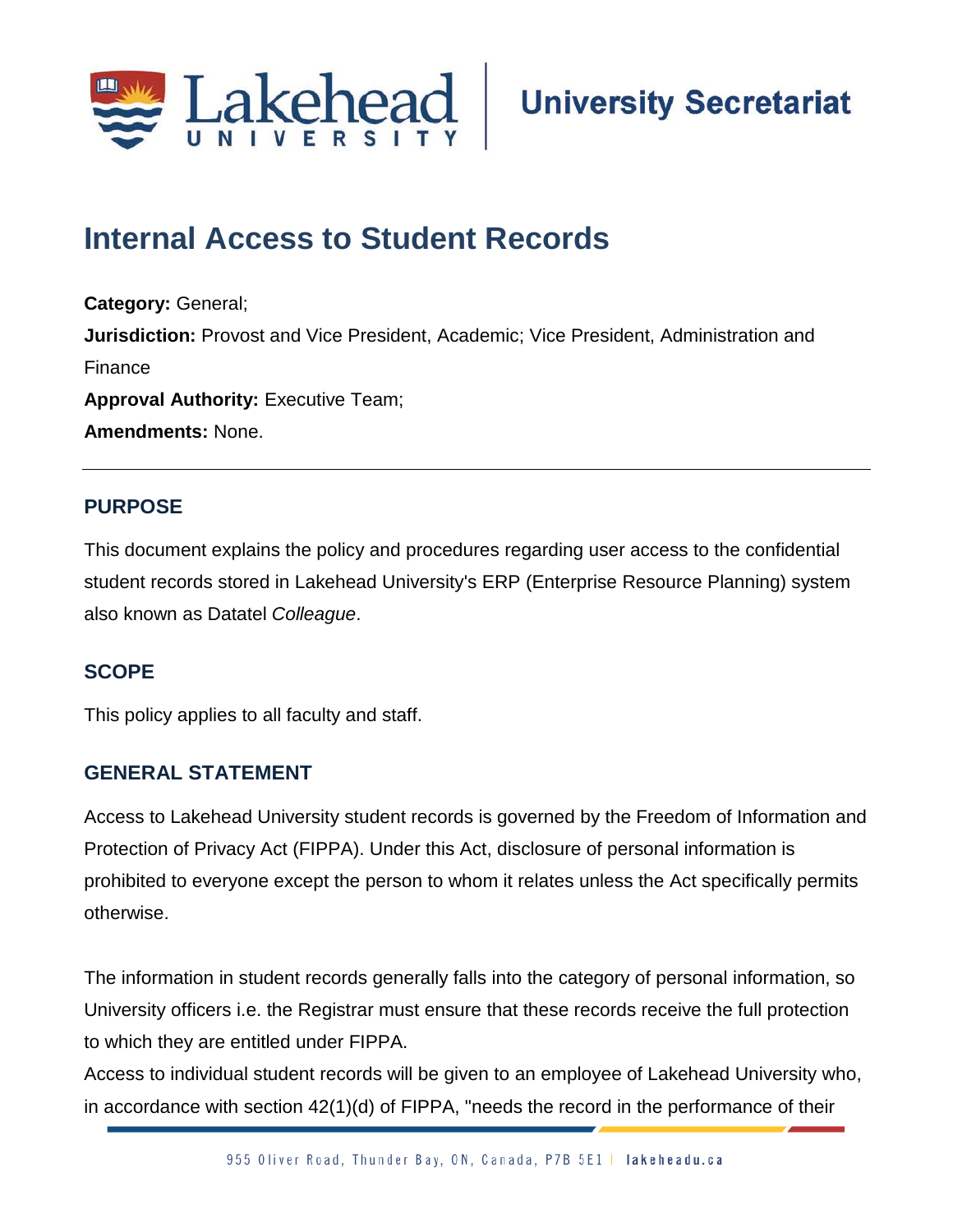duties and where disclosure is necessary and proper in the discharge of the institution's functions."

Access will be primarily via the web portal myInfo.

#### **REQUESTS FOR USER ACCESS**

Any request for access to student records should be directed to the University Registrar or his/her designate. This includes any modification to existing access. The Registrar will work with the ERP support group to ensure a timely implementation of this access.

- Faculty Dean
- Department Chair/School Director
- Graduate Program Co-ordinator
- Academic Administrative Assistant
- Undergraduate Program Co-ordinator
- Faculty member

The Office of the Registrar will rely on academic units or the Faculty Dean to advise them when roles change within an academic unit.

#### **USER RESPONSIBILITY**

All University departments and employees shall take reasonable precautions to protect the security of all records, including electronic communications, in their custody or control which contain students' personal information.

## **DEFINITION OF SECURITY CLASSES ATTACHED TO ROLES**

These describe the functions that are available via myInfo for each of the defined Roles. Access will then be refined by one or all of Department, Faculty, Academic Program(s), Academic Level (graduate or undergraduate), and Campus.

| <b>Function</b> | <b>Description</b> | <b>Used For</b> | <b>Roles</b> |
|-----------------|--------------------|-----------------|--------------|
|-----------------|--------------------|-----------------|--------------|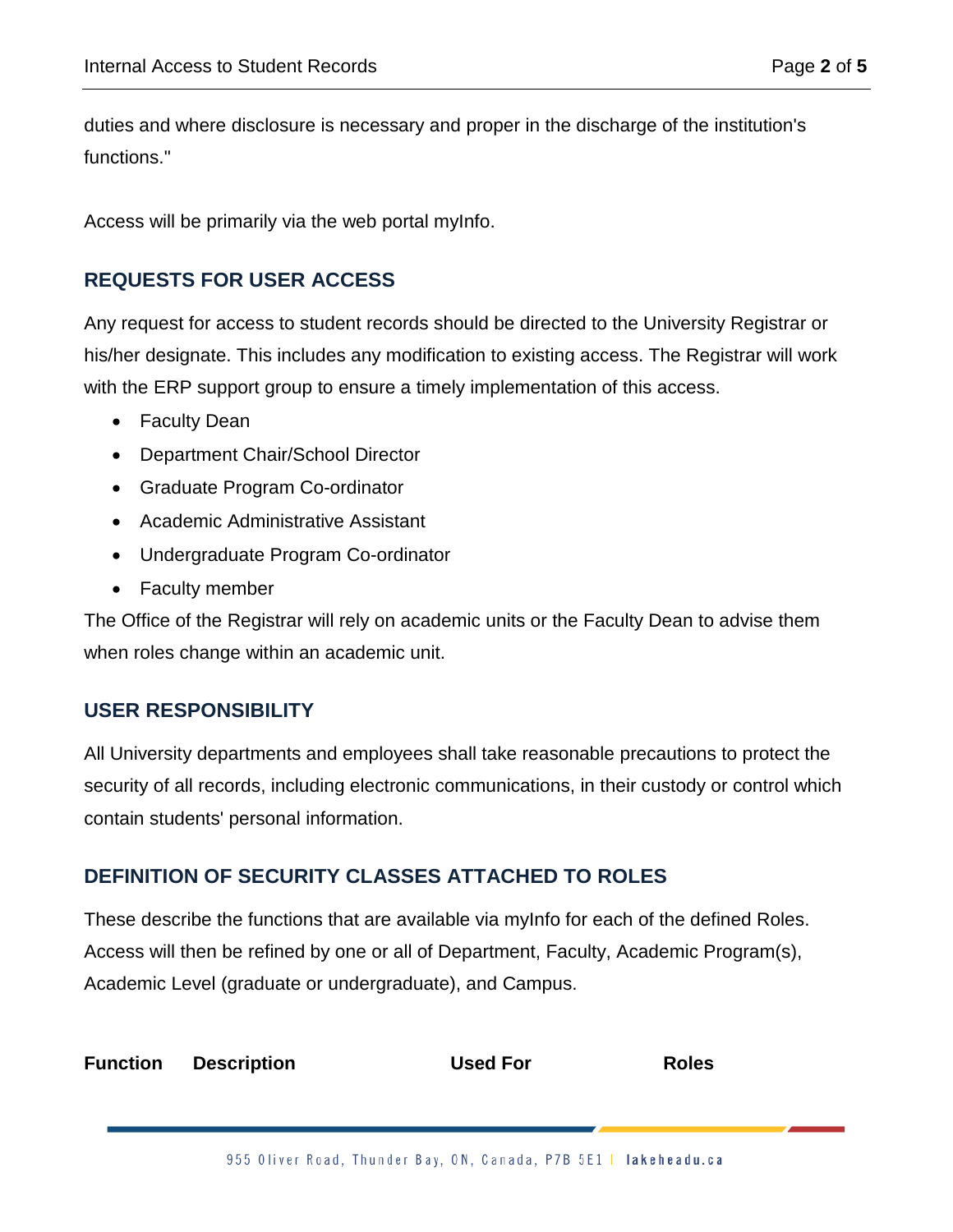| <b>XTRA</b> | <b>Custom Transcripts</b>                      | <b>Student Internal</b><br>transcripts                                                                             | DEAN, CHAIR, GRCRD, ASST |
|-------------|------------------------------------------------|--------------------------------------------------------------------------------------------------------------------|--------------------------|
| <b>XVAL</b> | <b>Custom Degree Audit</b>                     | Evaluate Program<br>req'ts                                                                                         | DEAN, CHAIR, GRCRD, ASST |
| <b>XACS</b> | <b>Custom Academic</b><br>Standing             | <b>Add Standing notes</b><br>(from XPRO)                                                                           | DEAN, CHAIR, GRCRD, ASST |
| <b>XPRO</b> | <b>Custom Person Profile</b>                   | Demographic data                                                                                                   | DEAN, CHAIR, GRCRD, ASST |
| <b>XCSG</b> | <b>Custom Class Schedule</b><br><b>Builder</b> | View schedule of<br>course sections,<br>courses, students                                                          | DEAN, CHAIR, ASST        |
| <b>XCSV</b> | <b>Custom Schedule</b>                         | View student<br>schedule                                                                                           | DEAN, CHAIR, ASST        |
| <b>XFSR</b> | <b>Custom Class Rosters</b>                    | View classlist                                                                                                     | DEAN, CHAIR, INST, ASST  |
| <b>XGRE</b> | <b>Custom Marks</b><br>Management              | View or update marks<br>for a classlist                                                                            | <b>INST, ASST</b>        |
| <b>XENR</b> | <b>Custom Enrolment</b><br>Reporting           | <b>View University</b><br>enrolment numbers<br>as at count dates.<br>Drill down to<br>individual student<br>level. | DEAN, CHAIR              |
| <b>XLIM</b> | <b>Custom Enrolment</b>                        | Manage section caps                                                                                                | DEAN, CHAIR, ASST        |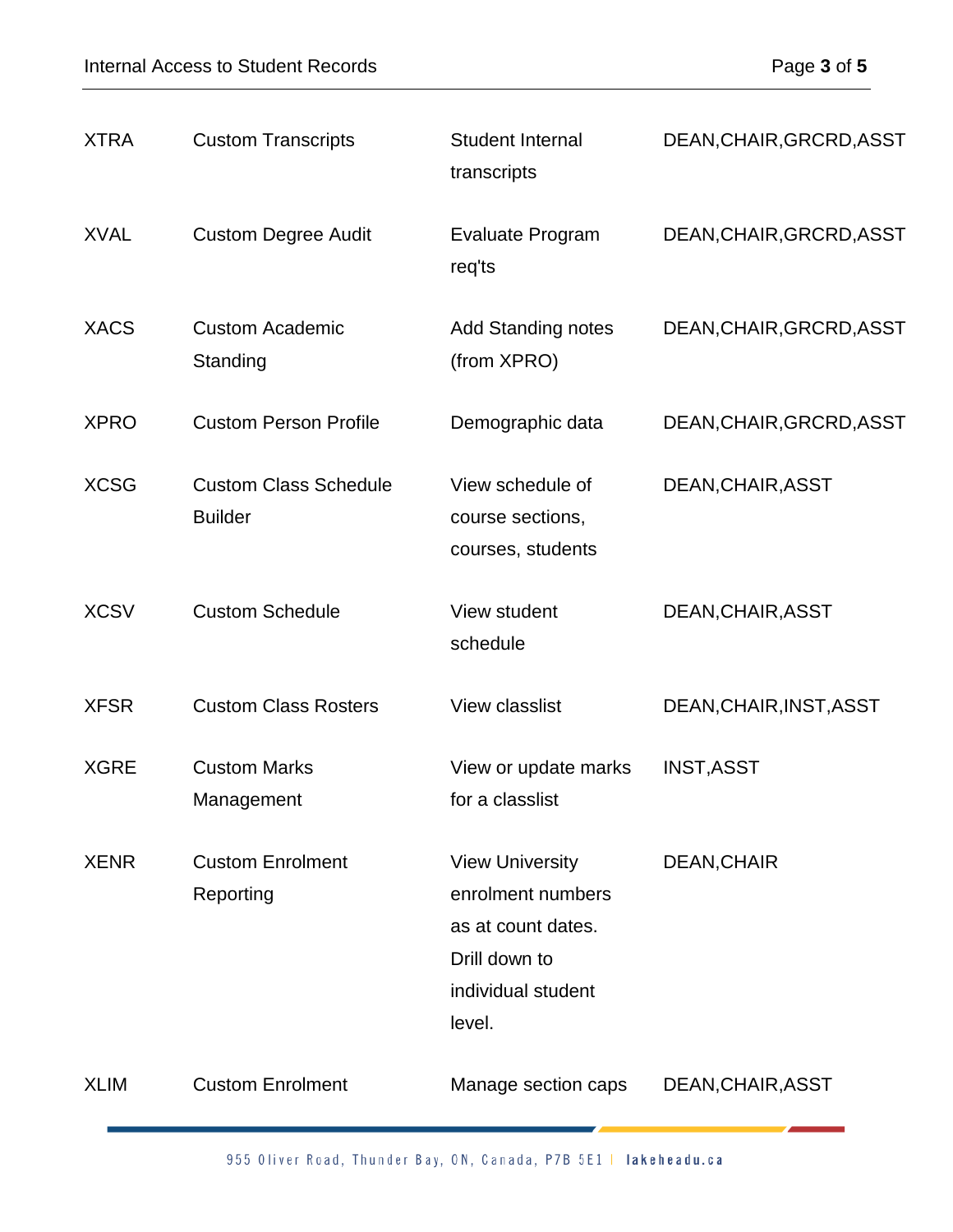|             | Management                                  | View registration<br>restrictions<br>Access waitlists |                   |
|-------------|---------------------------------------------|-------------------------------------------------------|-------------------|
| <b>XMEM</b> | Mass Email Manager                          | Send mass email to a<br>group of students             | DEAN, CHAIR, ASST |
| <b>XFDE</b> | <b>Custom Enrolment PDF</b><br><b>Files</b> | PDF version of<br>University enrolment                | DEAN, CHAIR       |
| <b>XVSH</b> | <b>Custom Scheduling</b><br>Calendar        | Find an available<br>classroom                        | <b>ASST</b>       |

## **REFINING ACCESS SECURITY**

#### Deans

- Will have access to all student records within the Faculty (active, inactive, graduated) Chairs/Directors/Designated Program Advisors
- Will have access to all student records within the Department or School (active, inactive, graduated)

Graduate Co-ordinator

• Will have access to all student records within the graduate program(s) supervised

Administrative Assistants

• Access will mimic that of the Dean, Chair or Director

#### **Instructors**

• Will have access to class lists assigned to them

## **Student records outside the scope of these parameters will be provided by the Office of the Registrar on an individual basis by request.**

If an academic officer wishes to review the records of a student that is not currently enrolled in a course of study that falls within the security parameters e.g. students wanting to transfer into